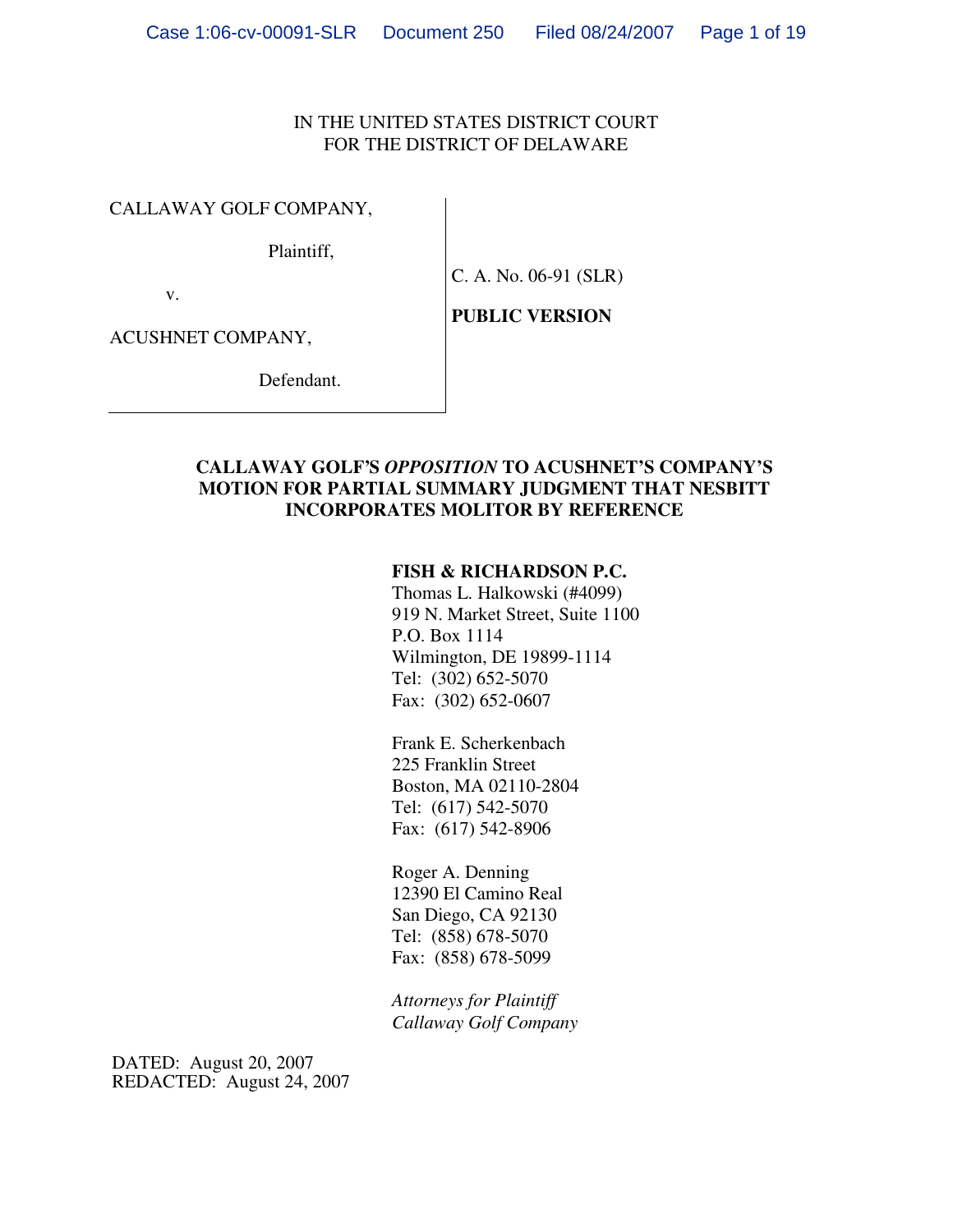# **TABLE OF CONTENTS**

# **Page**

| ADVANCED DISPLAY SETS FORTH A CLEAR TWO-PART      |
|---------------------------------------------------|
|                                                   |
| UNDER THE ADVANCED DISPLAY TEST, NESBITT'S        |
| <b>GENERAL REFERENCE TO MOLITOR '637 DOES NOT</b> |
| INCORPORATE BY REFERENCE THE TWO SPECIFIC         |
| MATERIALS REQUIRED BY THE CLAIMS OF THE           |
|                                                   |
| THE PATENT OFFICE HAS REJECTED ACUSHNET'S         |
| INCOPPORATION BY REFERENCE ARGUMENT IN THE        |
|                                                   |
|                                                   |
|                                                   |
|                                                   |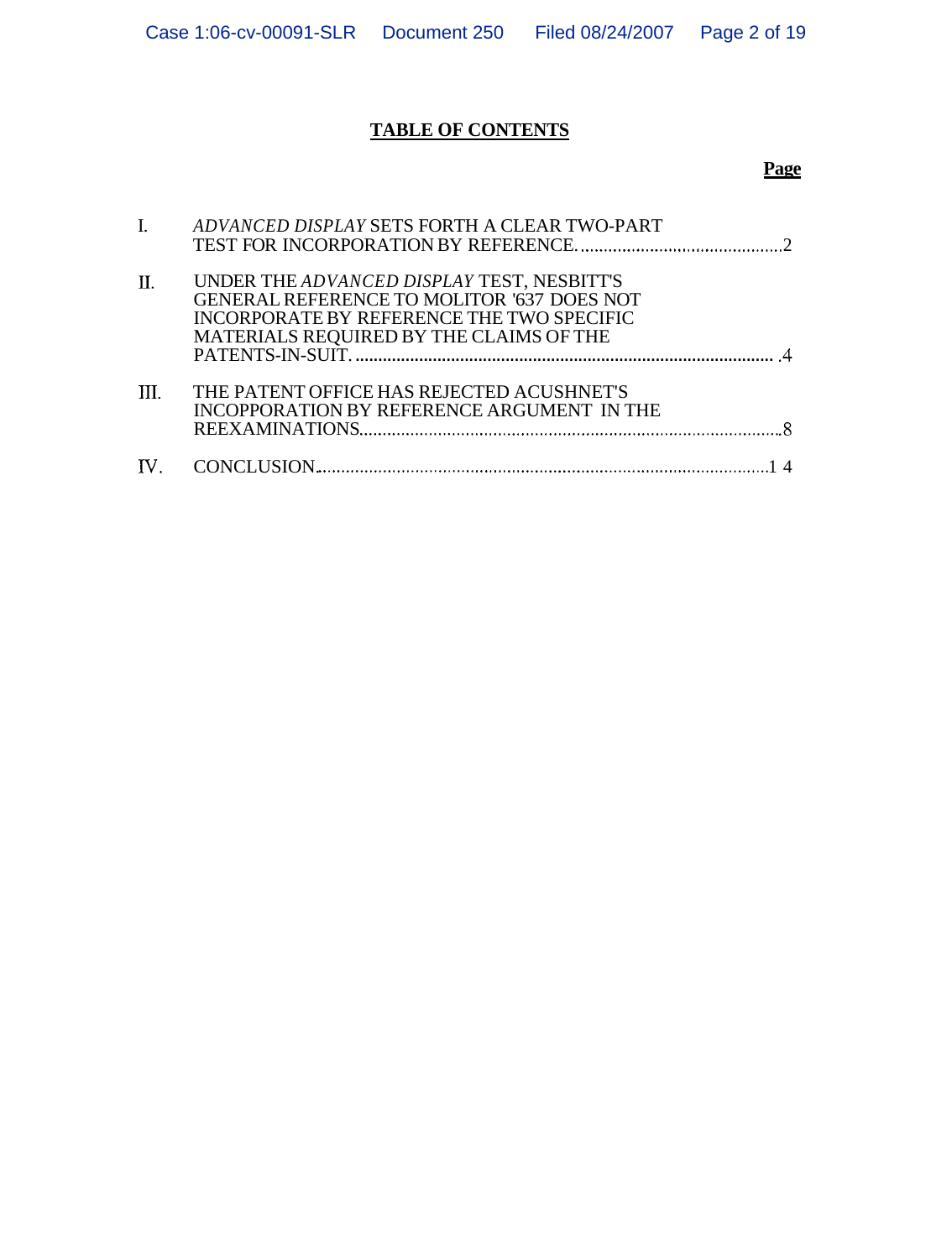# **TABLE OF AUTHORITIES**

# $Page(s)$

# **CASES**

| Advanced Display System v. Kent State University, |
|---------------------------------------------------|
| In re Hughes,                                     |
| Lund,                                             |
| National Latex Products Co. v. Sun Rubber Co.,    |
| In re Saunders,                                   |
| In re Seversky,                                   |
| In re Voss,                                       |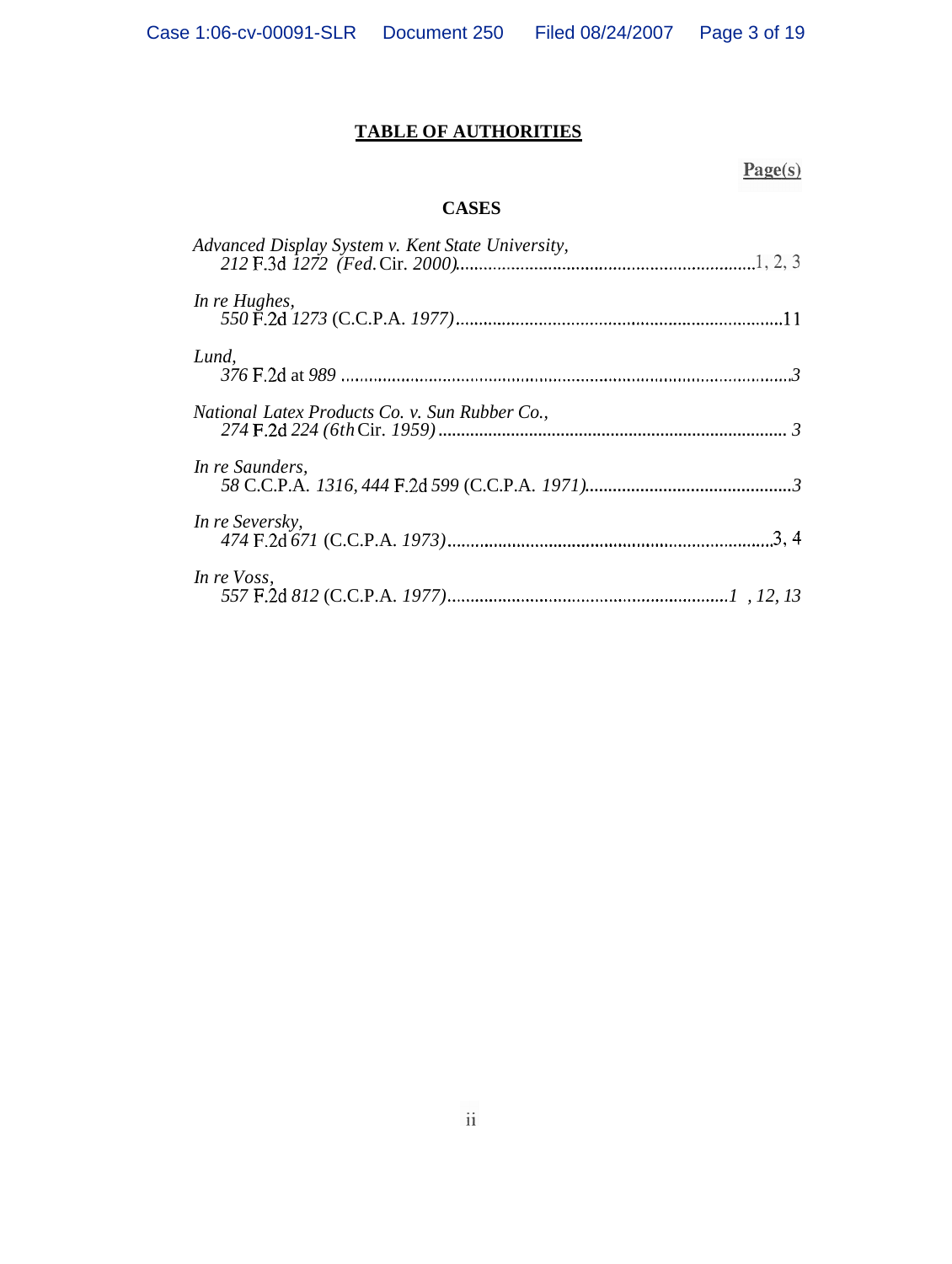Acushnet seeks to invalidate patent claims covering a golf ball having a core and a twolayer cover – an inner layer comprising a blend of two low-acid ionomers and an outer layer comprising polyurethane. As detailed in Callaway Golf's other filings, this particular arrangement of golf ball materials fulfilled a long-felt need for a ball that combines the hardness for low-spin long distance shots and the soft-feel for shorter shots around the green. The golf balls covered by the inventions have in fact been phenomenally successful, have all but replaced the formerly dominant wound-ball, and have fundamentally changed the game of golf.

Acushnet now argues that the inventions were anticipated long ago by a combination of two pieces of prior art: Nesbitt and Molitor '637. To avoid all of the hurdles that would be required to show that such a combination of prior art would have been obvious to one of ordinary skill in the art, Acushnet alleges that the asserted claims were anticipated by Nesbitt alone because Nesbitt purportedly incorporates by reference the claimed golf ball materials catalogued in Molitor '637. Acushnet's effort to plug the holes which exist in the Nesbitt reference by picking and choosing materials from Molitor is, however, unsupported and insupportable.

Acushnet seeks to use the doctrine of incorporation by reference to take the basic framework of a multi-ionomer-layered golf ball from the Nesbitt patent, select two specific materials from among the literally hundreds of materials mentioned for the single-cover-layer ball in the Molitor '637 patent, and then manipulate those two materials into the arrangement required by the asserted claims in the patents-in-suit. Not surprisingly, the law does not allow litigants to engage in such cafeteria-style selection when seeking to invalidate a patent. Indeed, because it cannot meet the exacting standard for incorporation by reference set forth by the leading Federal Circuit decision of *Advanced Display Sys. v. Kent State Univ.,* 212 F.3d 1272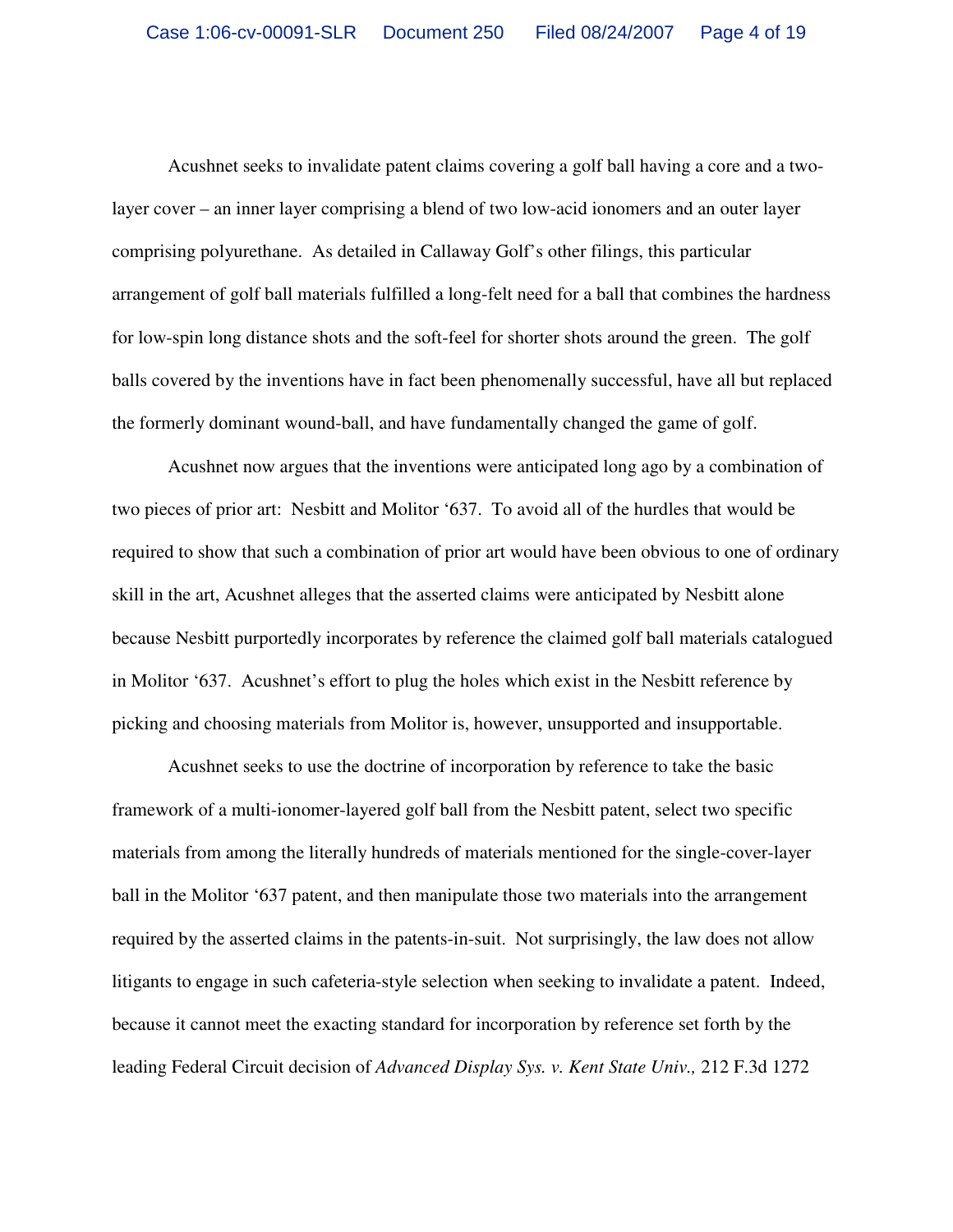(Fed. Cir. 2000), Acushnet seeks to loosen the *Advanced Display* standard by citing two cases from the old Court of Customs and Patent Appeals and a non-precedential Federal Circuit opinion. Yet, even the facts of those cases are easily distinguished from the situation presented here. Because Acushnet cannot avoid, and certainly cannot satisfy, the rigorous standard set forth in *Advanced Display*, its motion for summary judgment should be denied and Callaway Golf's Motion for Summary Judgment that Nesbitt does not incorporate the Molitor '637 patent by reference should be granted.

# **I.** *ADVANCED DISPLAY* **SETS FORTH A CLEAR TWO-PART TEST FOR INCORPORATION BY REFERENCE***.*

The Federal Circuit's leading case on the incorporation by reference doctrine, *Advanced Display*, requires that: "[i] the host document must identify *with detailed particularity* what specific material it incorporates and [ii] *clearly indicate* where that material is found in the various documents." *Advanced Display*, 212 F.3d at 1282 (emphasis added). <sup>1</sup> Whether a patent incorporates material by reference is a question of law. *Id.* at 1283. However, "the standard of one reasonably skilled in the art should be used to determine whether the host document describes the material to be incorporated by reference with sufficient particularity." *Id.*

In *Advanced Display*, Kent State University ("KSU") sued Advanced Display Systems ("ADS") for patent infringement. ADS defended arguing that the patent-in-suit was anticipated by the Haas patent and the material incorporated therein by reference. Rather than deciding the legal question of whether Haas incorporated by reference the additional material, the trial court left it up to the jury to determine. In criticizing the trial court's error, and ultimately remanding the issue, the Federal Circuit first discussed the applicable law:

 1 *See also* Manual of Patent Examining Procedure § 608.01(p) (8th ed. Aug. 2001) ("Particular attention should be directed to specific portions of the referenced document where the subject matter being incorporated may be found.").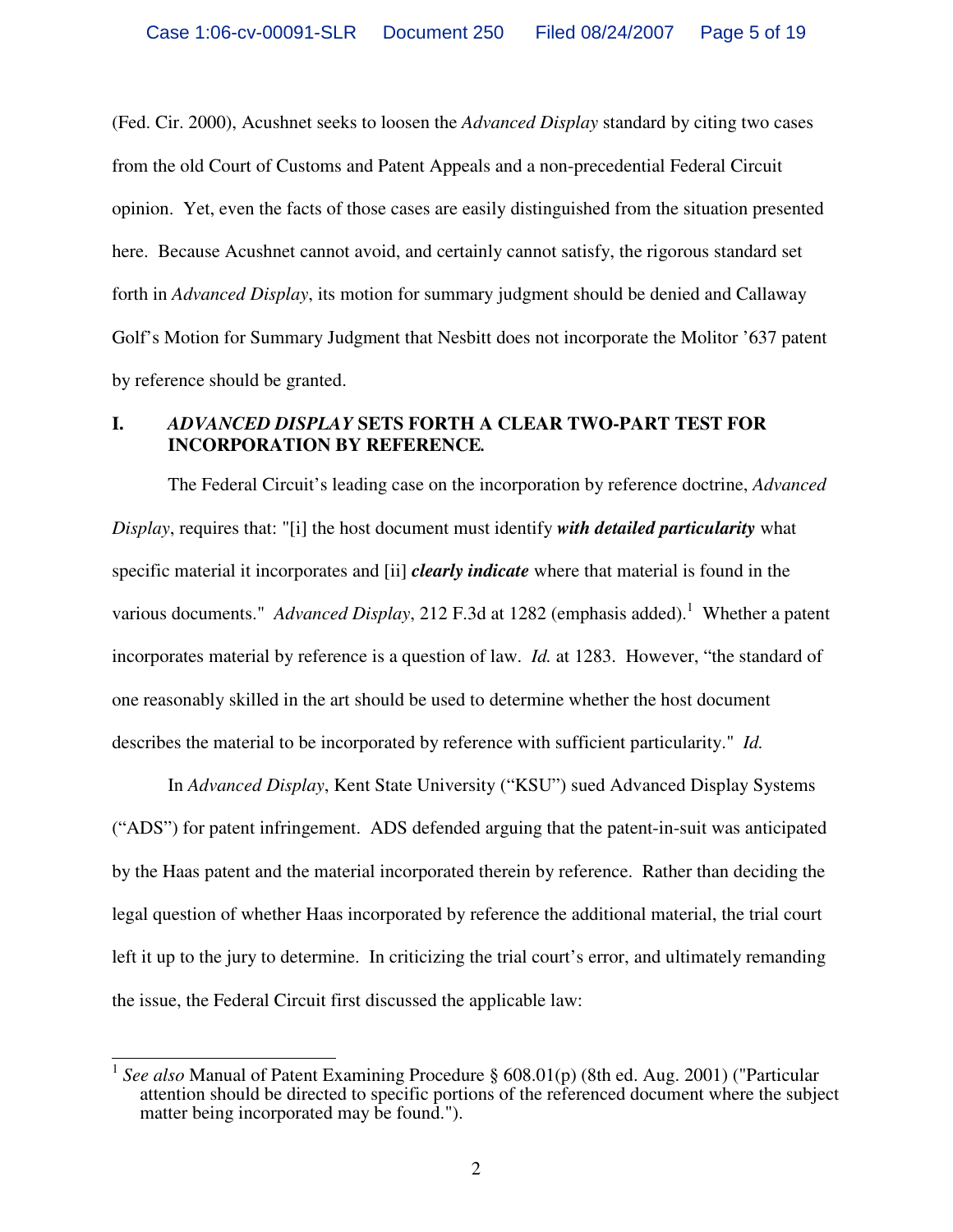To incorporate material by reference, the host document must identify with *detailed particularity what specific material* it incorporates and *clearly indicate where that material is found* in the various documents. *See In re Seversky*, 474 F.2d 671, 674 (C.C.P.A. 1973) (providing that incorporation by reference requires a statement "clearly identifying the subject matter which is incorporated and where it is to be found"); *In re Saunders*, 58 C.C.P.A. 1316, 444 F.2d 599, 602-03 (C.C.P.A. 1971) (reasoning that a rejection for anticipation is appropriate only if one reference " expressly incorporates a particular part" of another reference); *National Latex Prods. Co. v. Sun Rubber Co.*, 274 F.2d 224, 230 (6th Cir. 1959) (requiring a specific reference to material in an earlier application in order have that material considered part of a later application); cf. *Lund*, 376 F.2d at 989, (holding that a one sentence reference to an abandoned application is not sufficient to incorporate material from the abandoned application into a new application).

*Advanced Display*, 212 F.3d at 1282-83 (emphasis added). The Federal Circuit's ruling makes

clear that it was following well-established precedent that incorporation by reference *requires* a

clear identification of what particular material is to be included from one document into another.

Indeed, one of the decisions relied upon by the Federal Circuit, further explains:

[A] mere *reference* to another application, or patent, or publication is not an *incorporation* of anything therein into the application … [T]he purpose of 'incorporation by reference' is to make one document become a part of another document by referring to the former in the latter *in such a manner* that it is apparent that the cited document is part of the referencing document as if it were fully set out therein.

*In re Seversky*, 474 F.2d 671, 674 (C.C.P.A. 1973) (emphasis in original). Thus, when setting

forth the standard for incorporation by reference in *Advanced Display*, the seminal decision on

this issue, the Federal Circuit chose to rely upon decisions from the old Court of Customs and

Patent Appeals such as *Seversky* that set forth a very stringent view. Nowhere does the Court

cite the arguably less rigorous approach of the two C.C.P.A. decisions which are relied upon

herein by Acushnet and which are distinguished below.

Perhaps most critically for purposes of addressing the issues in this case, the Federal

Circuit also provided the following insight into its opinion regarding Advanced Display's effort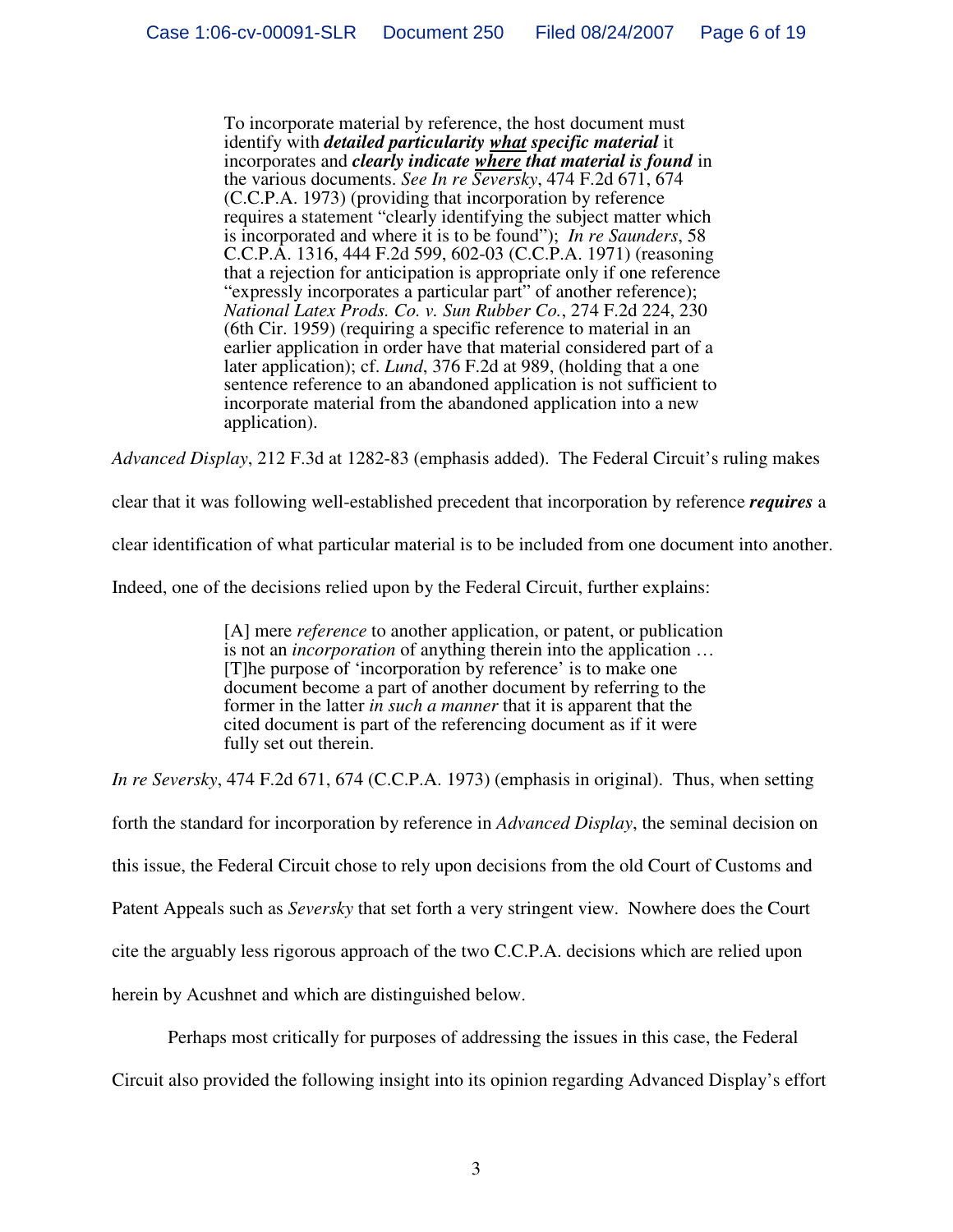to use the incorporation by reference doctrine to pick and choose the elements of the claimed invention:

> The documents incorporated into the Haas patent disclosed hundreds of different liquid crystal materials that could reflect visible and infrared light. From that body of materials, ADS contended, *with perfect hindsight*, that the combination of the Haas patent and three particular liquid crystal materials taught every element of the West patent.

*Id.* at 1280 (emphasis added). These facts are strikingly similar to the facts in this case. While

the Federal Circuit in *Advanced Display* ultimately remanded the incorporation by reference

issue back to the trial court, the above passage plainly shows the Federal Circuit's skepticism

regarding the use of the incorporation by reference doctrine as an invitation to manipulate the

prior art by selecting a few of the claimed elements from a broad range of materials mentioned in

a secondary patent reference.

# **II. UNDER THE** *ADVANCED DISPLAY* **TEST, NESBITT'S GENERAL REFERENCE TO MOLITOR '637 DOES NOT INCORPORATE BY REFERENCE THE TWO SPECIFIC MATERIALS REQUIRED BY THE CLAIMS OF THE PATENTS-IN-SUIT.**

Acushnet attempts to rely on incorporation by reference to import two very specific aspects of Molitor '637 into Nesbitt: (1) the use of *polyurethane* – as opposed to ionomers – for the outer cover layer of Nesbitt's multi-cover-layer golf ball; and (2) the use of a *blend* of lowacid ionomers – rather than a single ionomer – for the inner cover layer of Nesbitt's multi-coverlayer golf ball. Nesbitt alone does not anticipate any asserted claim because, among other reasons, it does not disclose the use of polyurethane for an outer cover material, nor does it disclose the use of a low-acid ionomer blend for an inner cover material. Molitor '637 alone does not anticipate because, among other reasons, it is directed to a single-cover-layer ball and never even contemplates a golf ball with two cover layers.

Nesbitt's only mention of the Molitor '637 patent is in the following excerpt: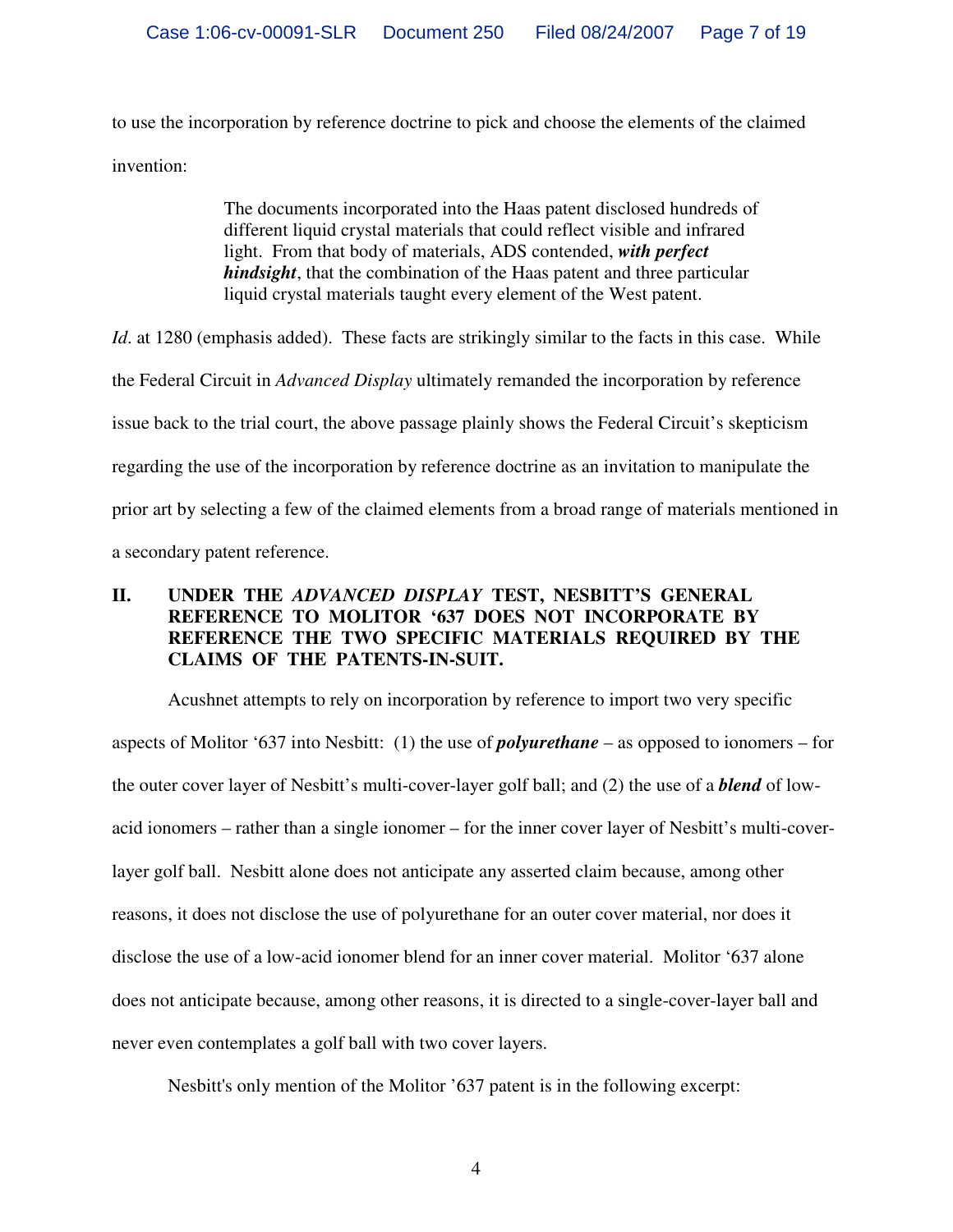The inner, intermediate, or first layer or ply 14 and the outer cover, second layer or ply 16 or either of the layers may be cellular when formed of a foamed natural or synthetic material. **Polymeric materials are preferably such as** *ionomer resins* **which are foamable.** Reference is made to the application Ser. No. 155,658, of Robert P. **Molitor** issued into U.S. Pat. No. 4,274,637 which **describes a number of foamable compositions** of a character which may be employed for *one or both layers* 14 and 16 for the golf ball of this invention.

[D.I. 203 (Halkowski Decl.) Ex. 3, '193 patent, col. 3:51-61 (emphasis added).] This excerpt of Nesbitt does not specify – let alone identify with "detailed particularity" – the use of polyurethane by Molitor; nor does Nesbitt "clearly indicate" where Molitor discusses polyurethane. To the contrary, Nesbitt focuses upon the use of " ionomer resins" as the preferred type of foamable polymeric material to be used for the cover layers. [*See* Declaration of William M. Risen, Jr. Regarding Callaway Golf's *Opposition* to Acushnet's Motion for Partial Summary Judgment that Nesbitt Incorporates Portions of Molitor (hereinafter Risen 1<sup>st</sup> Decl.),  $\oint$  5.] Ionomer resins indisputably do not include polyurethane. [*See* Second Declaration of Risen in Support of Callaway Golf's *Oppositio*n to Motion of Summary Judgment of Invalidity, ¶ 4.] Specifically, in Nesbitt, the sentence prior to the reference to Molitor explains that the preferred polymeric materials are "ionomer resins which are foamable." Nesbitt then immediately points the reader to Molitor for a description of foamable compositions. Thus, to the extent the above Nesbitt passage refers to anything in the Molitor patent, it would be understood by one of ordinary skill the art as referring to foamable ionomer resins – and in no way could be a reference to polyurethane. [See Risen 1<sup>st</sup> Decl.,  $\mathbb{I}$  5-7.]

Even Acushnet, prior to this suit, believed that Nesbitt did not incorporate Molitor '637 by reference. In  $2000-2001$ ,

**REDACTED**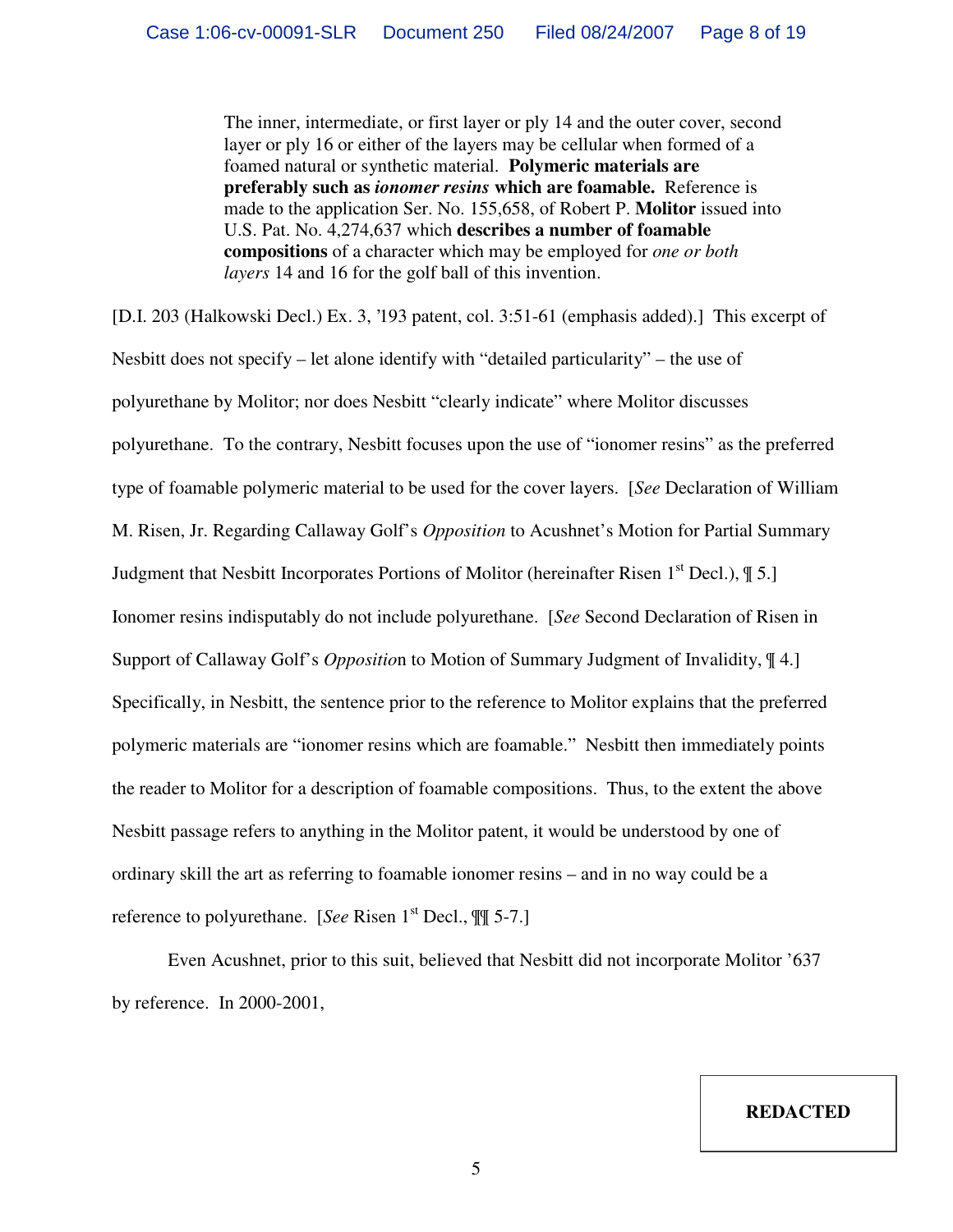#### and Molitor ' 637 – the very same reference at issue here. In a letter to Callaway Golf ' 637 – the very same dated January 2, 2001, Acushnet's chief patent counsel, Troy Lester, stated in pertinent part: **REDACTED**

Now, six years later, the shoe is on the other foot, and Acushnet is accused of infringing

Callaway Golf's earlier-filed patents on the same technology. Acushnet wants everyone to

forget: (1) that Acushnet truly believed that Nesbitt does not incorporate Molitor '637 by

 $\frac{1}{2}$ The "Hebert patents" include U.S. Patent No. 5,885,172 and U.S. Patent No. 6,132,324. The technology and scope of the Hebert patents are strikingly similar to the patents-in-suit; yet, the patents-in-suit have earlier priority dates than the Hebert patents. Claim 1 of Hebert's ' 172 patent, for example, requires: " 1. A golf ball comprising a cover and a core, wherein said cover is disposed about the core and said cover comprises: (a) an inner cover layer of a flexural modulus of at least about 65,000 psi; and (b) an outer cover layer having a Shore D hardness of greater than 30 to 60, having a thickness of less than 0.050 inches and comprising a thermoset material that includes at least one of a castable reactive liquid material and reaction products thereof."

 $3$  Mr. Lester's letter raises an issue regarding Rule 408 of the Federal Rules of Evidence. The same issue is raised by Acushnet's reliance -- in its brief in support of its motion for summary judgment of invalidity -- on a letter that Callaway Golf's counsel, Mike Rider, sent to Spalding in the midst of licensing discussions over the patents-in-suit. [D.I. 216, at p. 23-24] Callaway Golf believes that the Court should consider neither Mr. Rider's letter nor Mr. Lester's letter based on the protections afforded under Rule 408. Nevertheless, given that Acushnet has already relied on Mr. Rider's letter, Callaway Golf feels obliged to present the Court with the whole story in the event these materials are to be considered. At the appropriate time, however, Callaway Golf will seek to preclude all of this material from the evidence to be presented to the Jury.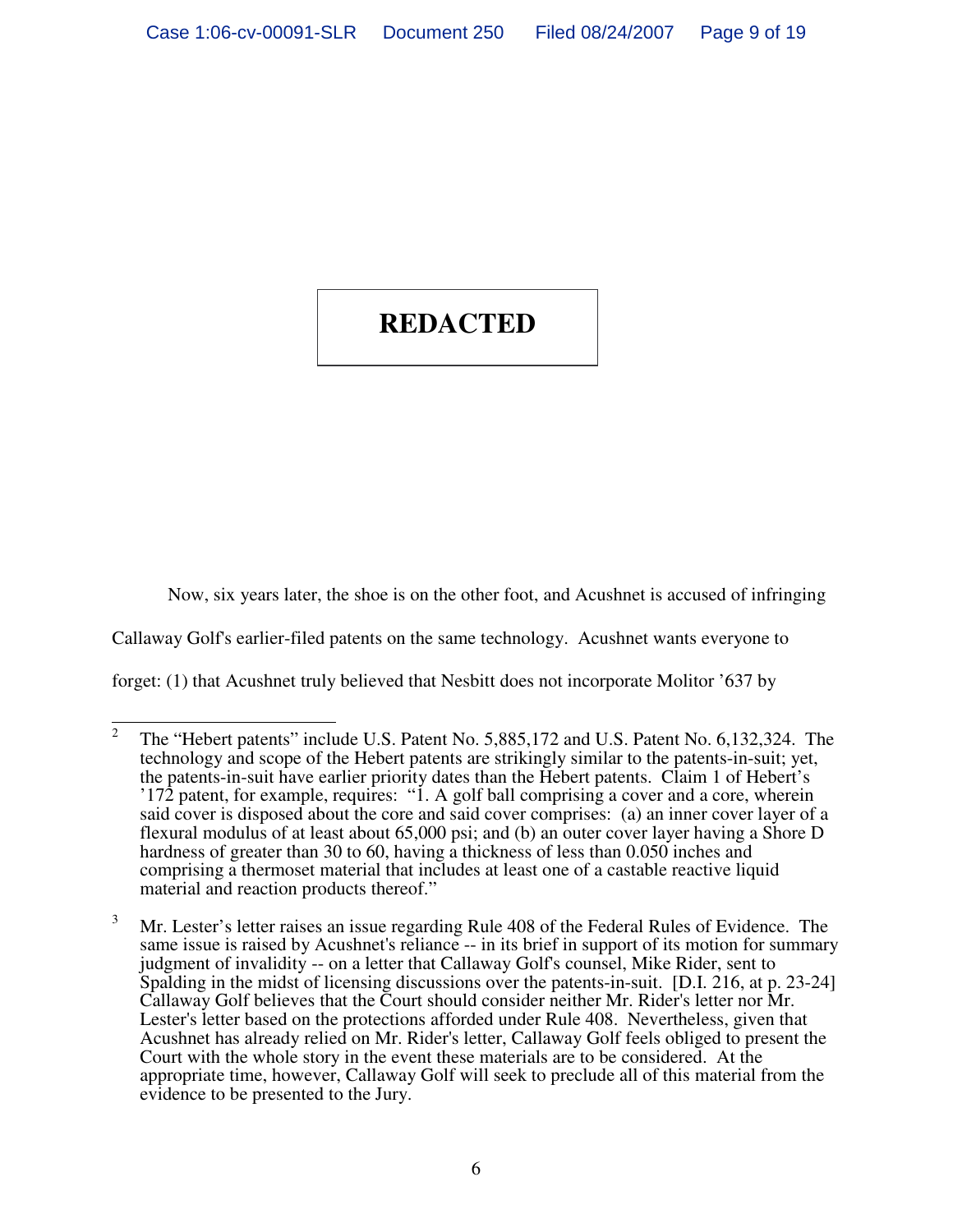reference; and (2) that Acushnet induced Callaway Golf to take a license to the Hebert patents based on that belief. Acushnet's view of Nesbitt was correct – until it flip-flopped in this suit – and Nesbitt in fact does not incorporate Molitor '637.

Even Dennis Nesbitt himself does not believe that his patent incorporates the polyurethanes mentioned in Molitor '637. Mr. Nesbitt is now retired and living in Florida. Acushnet took his deposition in this case to get his testimony regarding the reference to the Molitor '637 patent in his patent. Mr. Nesbitt testified that his patent is focused on ionomer covers, and he answered " no way" when asked directly if his patent's reference to Molitor concerned the use of polyurethane as material for the outer cover of a golf ball:

- Q: When you read the paragraph in your patent application and you saw the reference to the Molitor '637 patent –
- A: Right
- Q: you just thought that's foamed ionomer resins?
- A: Right.
- Q: And you didn't think beyond that, that it could refer to other materials other than ionomer resins?
- A: No. Because if you look at my patent, it says over and over again that the ionomer cover can be foamed or not foamed and that's the same foam that Molitor did in his ionomer foam. The 10-piece ball that was in his test, it was ionomer, and it was foamed.
- 
- \* \* \*
	- Q. I just wanted you to turn to Column 17 of Bob Molitor's patent.
	- A. 17.
	- Q. Example 10, Table 7, describes a polyethylene cover material; right?
	- A. That's right, high-density polyethylene.
	- Q. And that's a foamable cover composition?
	- A. Yes.
	- Q. And is it your understanding that that is referred to by foamable compositions in your patent?
	- A. No.
	- Q. Just ionomers?
	- A. Just ionomers. I never read this. All the reference to foamable in my patent is foamable ionomers, and I knew what Bob Molitor made. He made a foamable ionomer ball called a 10-piece ball. It had ionomer. Mine has ionomer. And that's strictly ionomer foamable.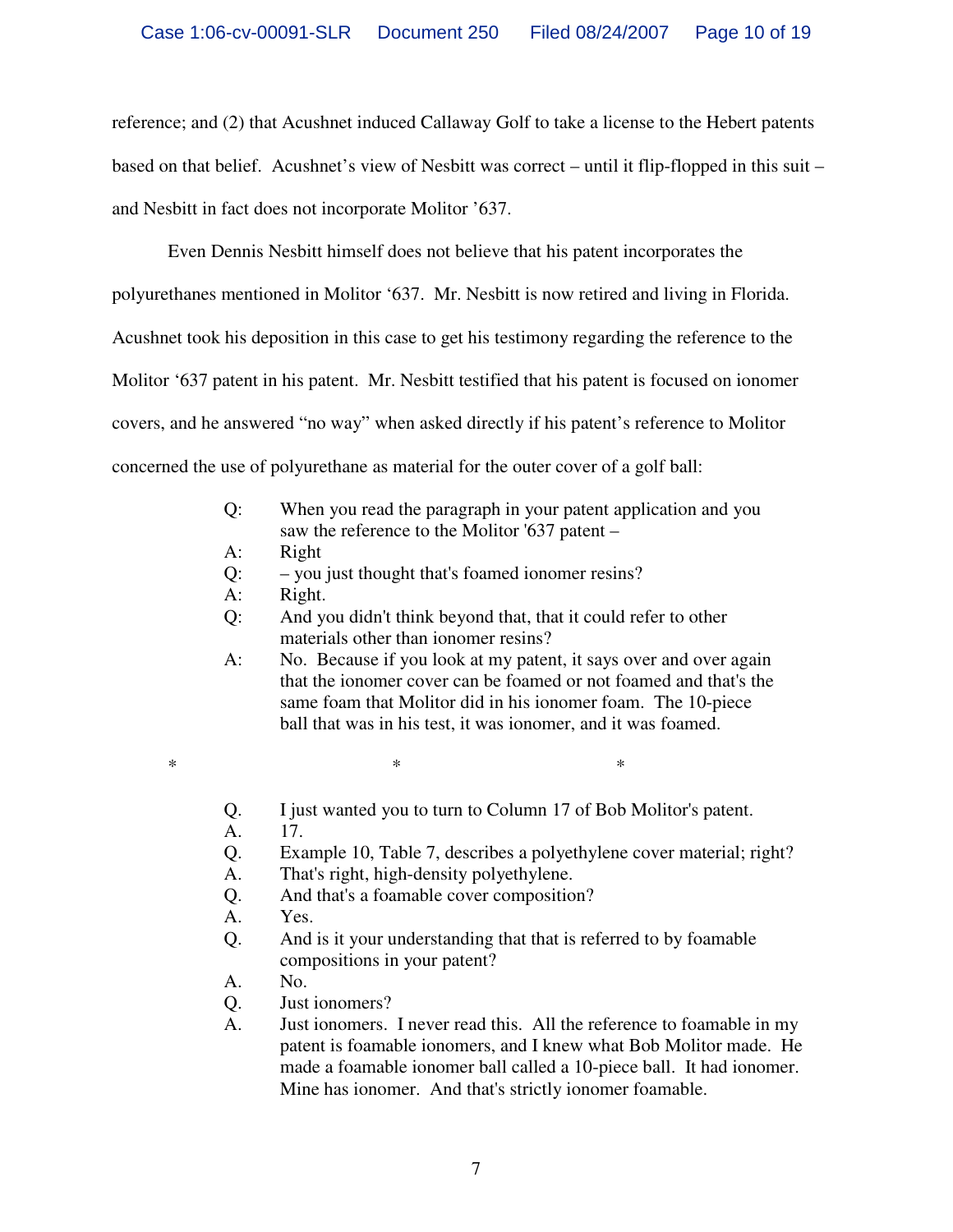Q. In your '193 patent Mr. Rosenthal earlier referenced you to a paragraph that talked about the Molitor patent. Do you remember that?

A. I remember that.

\* \* \*

- Q. If somebody read that to themself and said to you, "Oh, you must have been referring to polyurethane as a potential outer cover material," what would you say to that?
- A. No way.

See Risen 1<sup>st</sup> Decl.,  $\frac{1}{3}$  8 (quoting from Nesbitt deposition testimony as confirmation of how one of ordinary skill in the art would view Nesbitt's reference to Molitor).

Because the Nesbitt patent does not identify with particularity the polyurethane required by the asserted claims, and in fact references a class of materials in Molitor that *excludes* polyurethane, Acushnet cannot use Molitor to fill in the critical element of polyurethane that is missing from Nesbitt's disclosure.

Similarly, Acushnet's attempt to import the mention of ionomer *blends* into Nesbitt is without merit. Nowhere does Nesbitt identify with "detailed particularity" Molitor's mention of ionomer blends – much less reference the use of such materials specifically for the inner layer of a golf ball – nor does Nesbitt "clearly indicate" any portion of Molitor '637 that discusses such blends. Thus, as with the polyurethane, Nesbitt fails to incorporate by reference the mention of ionomer blends in Molitor '637.

# **III. THE PATENT OFFICE HAS REJECTED ACUSHNET'S INCOPPORATION BY REFERENCE ARGUMENT IN THE REEXAMINATIONS**

This litigation is not the only forum in which Acushnet has tried to argue that Nesbitt incorporates Molitor '637 by reference and therefore anticipates various claims of the asserted patents. Acushnet made the exact same arguments in each of its four petitions for reexamination

8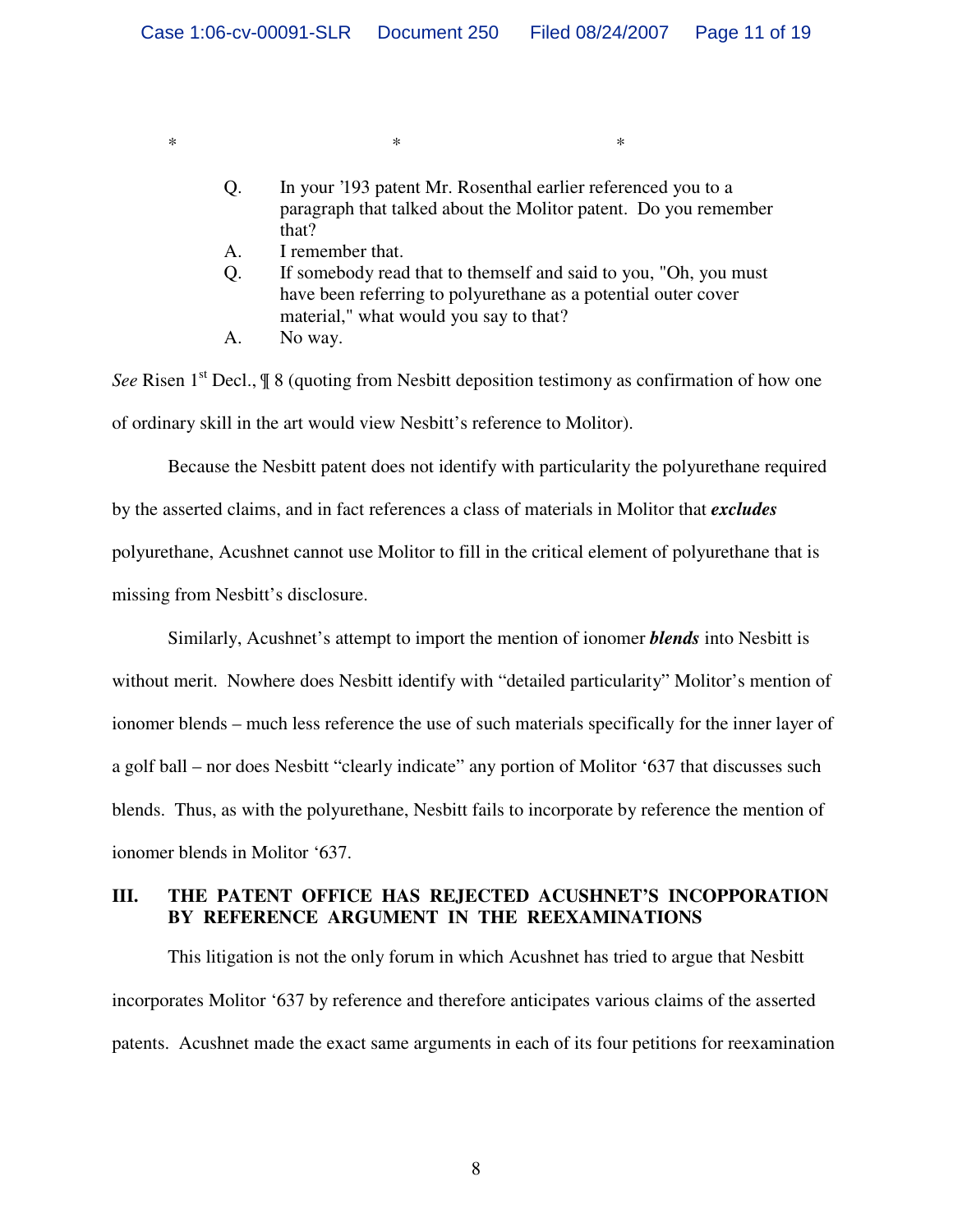in the Patent and Trademark Office. In each of those instances, the PTO *rejected* Acushnet's

incorporation by reference argument, relying on the language of MPEP  $\S$  608.01(p) and finding:

In the request on pages 20 through 24 the third party requester proposes that claim 1 be rejected based upon Nesbitt alone with the incorporation by reference of Molitor '637. The third party requester points out that Molitor '637 is incorporated by reference into Nesbitt because Nesbitt refers to Molitor '637. (See Nesbitt col. 3, ll. 54-60).

#### **This rejection is not adopted.**

[quoting MPEP  $\S$  608.01(p)]

Thus. the reference to or the mentioning of another document does confer an "incorporation by reference" of material especially " essential material" as defined in 37 C.F.R. 1.57(c) which would be needed in this case to supply a basis for a rejection of the subject matter of the claimed invention, i.e., a reference must provide an enabling disclosure for all of the claimed structural features in the claim in order to anticipate the claim.

[See Halkowski Decl., Ex. 4, pages 14-15.]<sup>4</sup> The Examiner repeated or referenced the same

language, and rejected Acushnet's incorporation by reference argument, for every asserted claim

of the four patents-in-suit. [*See* Halkowski Decl., Ex. 4; and Exs. 5-7.] Acushnet's other

authority is unavailing.

Acushnet, ignoring the ionomer-resin focus of Nesbitt and Molitor, argues that Nesbitt

should be viewed as generally incorporating the wide range of all foamable materials mentioned

in Molitor. For example, a number of such materials are mentioned in the following portion of

Molitor:

The range of synthetic polymeric materials which can be used in accordance with this invention, other than the above described Surlyn resins, is much broader than the range of natural materials. Suitable polymer materials which may be adapted for use in this invention are as follows:

 $\overline{a}$ <sup>4</sup> Worthy of note is that while Acushnet urges the Court to follow the PTO on the breach of contract issue – where the PTO actually reached no decision, but instead deferred to a "court" of competent jurisdiction – Acushnet simultaneously ignores the above decision by the PTO, where the PTO squarely addressed the question of incorporation by reference and rejected Acushnet's argument.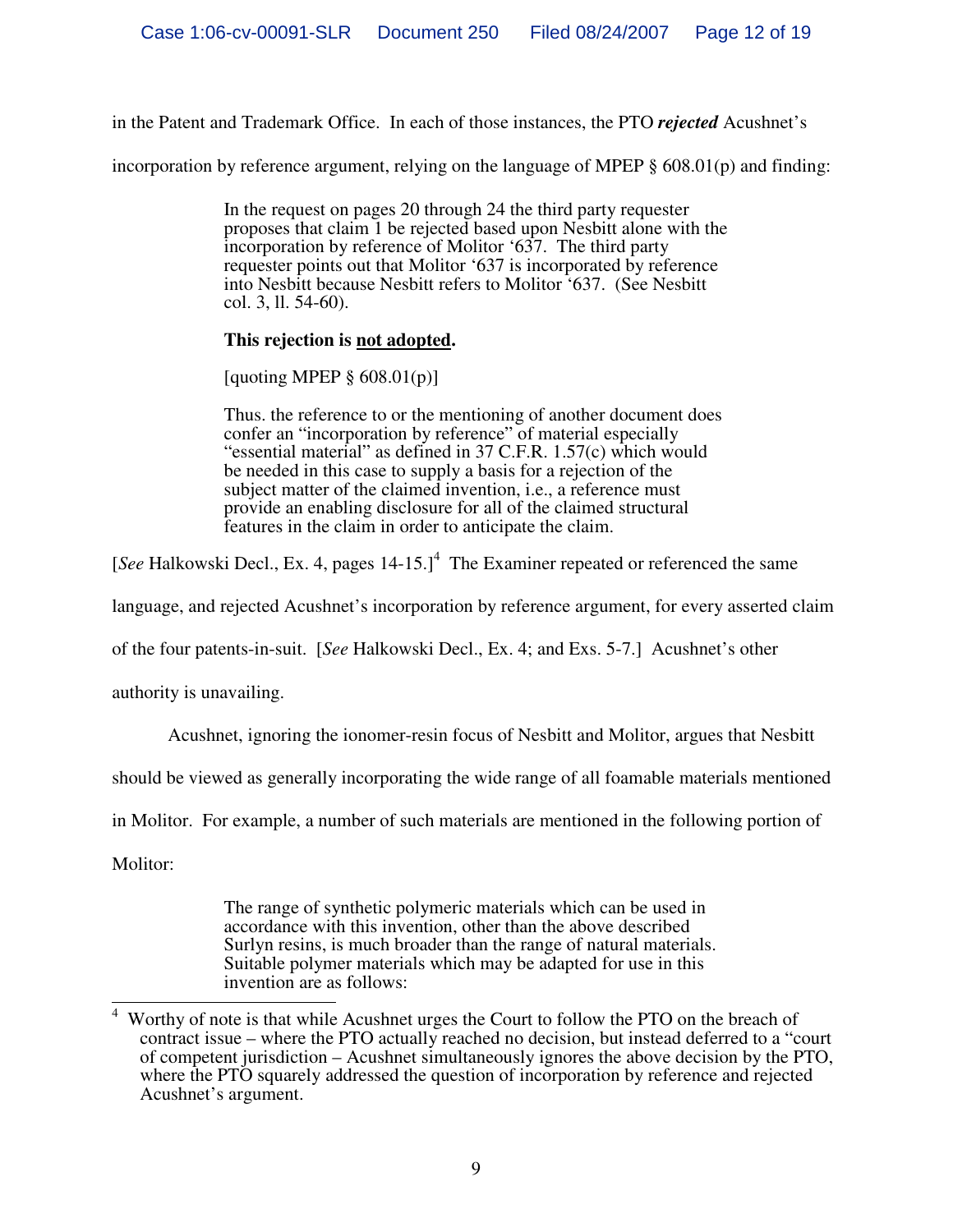Homopolymeric and copolymeric substances, such as (1) vinyl resins formed by the polymerization of vinyl chloride or by the copolymerization of vinyl chloride with unsaturated polymerizable compounds, e.g., vinyl esters; (2) polyolefins such as polyethylene, polypropylene, polybutylene, transpolyisoprene, and the like, including copolymers of polyolefins; (3) polyurethanes such as are prepared from polyols and organic polyisocyanates; (4) polyamides such as polyhexamethylene; (5) polystyrene, high impact polystyrene, styrene acrylonitrile copolymer and ABS, which is acrylonitrile, butadiene styrene copolymer; (6) acrylic resins as exemplified by the copolymers of methylmethacrylate, acrylonitrile, and styrene, etc.;  $(7)$  thermoplastic rubbers such as the urethanes, copolymers of ethylene and propylene, and transpolyisoprene, block copolymers of styrene and cispolybutadiene, etc.; and (8) polyphenylene oxide resins, or a blend with high impact polystyrene known by the trade name "Noryl." This list is not meant to be limiting or exhaustive, but merely illustrates the wide range of polymeric materials which may be employed in the present invention. Mixtures of the above described material may also be used.

Molitor '637, Col. 5:27-56. Via this excerpt and others Molitor '637 discloses "literally

hundreds of different possible compositions of materials" that could possibly be used on the

cover of a golf ball, not the small number that Acushnet seems to imply. [Risen  $1<sup>st</sup>$  Decl.  $\mathbb{I}\{$  5-7

(discussing Molitor's disclosure as viewed by one of ordinary skill in the art); *compare with* D.I.

205, at 5 (Acushnet asserting that the "specific subject matter" Nesbitt incorporates from Molitor

is "a number of foamable cover layer materials")

Through perfect hindsight, Acushnet then selects two of the hundreds of foamable

materials in Molitor '637 – *i.e.,* polyurethane and a blend of low-acid ionomers – and then

manipulates them into the framework of the Nesbitt ball in attempt to recreate the two-layer

structure claimed in the asserted patents: (i) a blend of low-acid ionomers in the inner layer; and

(ii) polyurethane in the outer layer.<sup>5</sup>

 $\frac{5}{5}$  Even the combination of Nesbitt and Molitor '637 does not make obvious the asserted claims, for the reasons discussed in Callaway Golf's Opposition to Acushnet's Motion for Summary Judgment of Invalidity, filed herewith.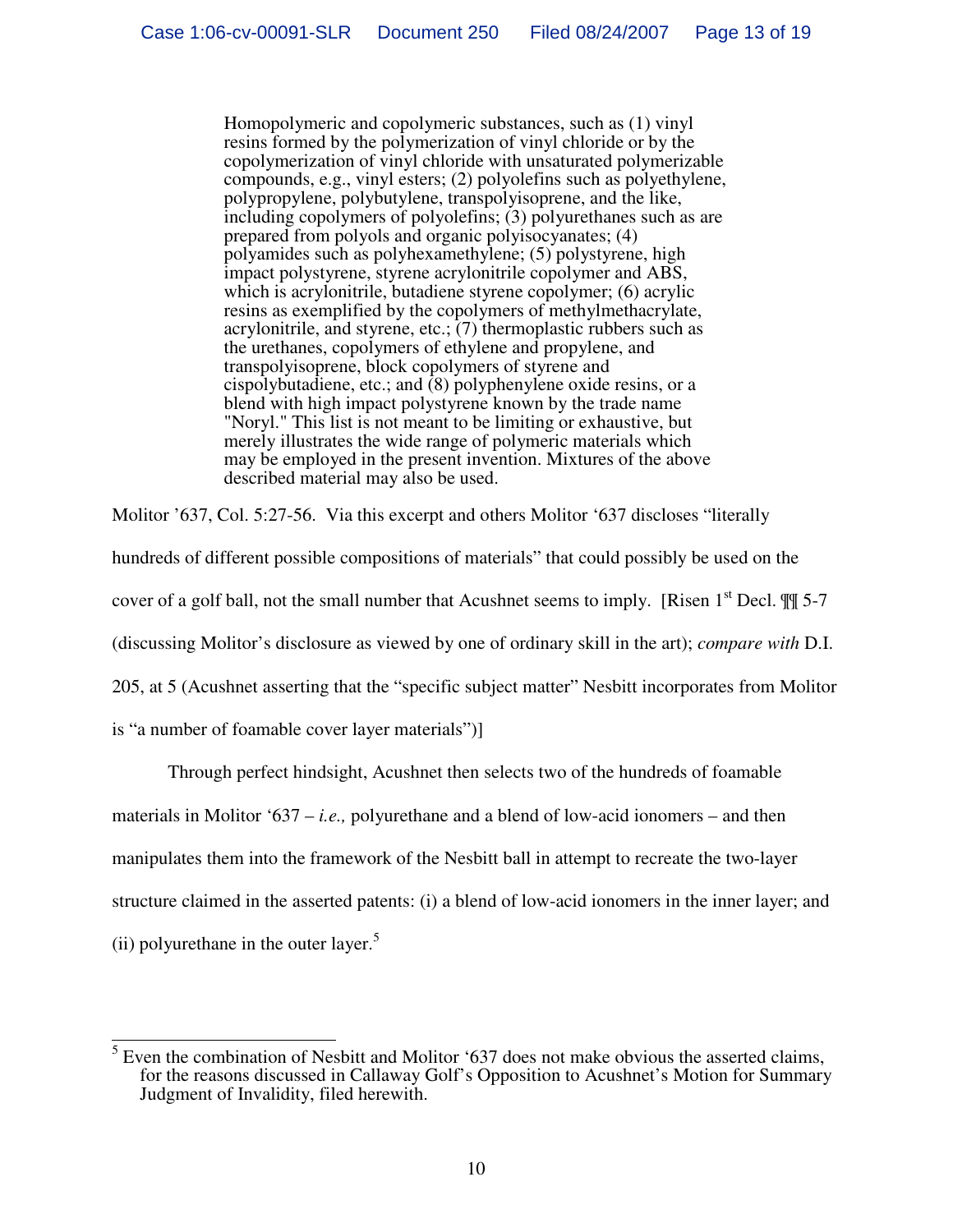To find support for its manipulation of the prior art, Acushnet tries to side-step the rigorous standard of *Advanced Display* by citing two cases decided in the 1970's by the old Court of Customs and Patent Appeals (*In re Voss*, 557 F.2d 812 (C.C.P.A. 1977); and *In re Hughes*, 550 F.2d 1273 (C.C.P.A. 1977)) and one non-precedential decision from the Federal Circuit (*Southern Clay Prods., Inc. v. United Catalysts, Inc.,* 43 Fed. Appx. 379 (Fed. Cir.  $2002)$ .<sup>6</sup> None of these decisions detract from the clear two-part test set forth in the leading precedential decision of *Advanced Display* – a test that Acushnet cannot hope to satisfy. Moreover, even setting aside the *Advanced Display* standard, each of the decisions cited by Acushnet is readily distinguishable from what it seeks to do in this case.

In *Southern Clay*, the invention at issue concerned improvements for processing clay by, *inter alia*, use of a Manton-Gaulin machine to break down the particles prior to reacting them. *Id.* at 380. The reference patent, Clocker, discussed preparation of clay and cited the Cohn patent which in turn taught " use of a [Manton-Gaulin] as a method for breaking down the particles." *Id*. Specifically, Clocker stated:

> Exemplary of commonly employed physical or comminuting techniques for breaking the bonds between the colloidal particles in a clay particle aggregate are those techniques disclosed in United States Pat. Nos. Re. 25,965; 3,253,791; 3,307,790; and 3,348,778 [Cohn]. Generally speaking, the techniques disclosed in these patents effect some type of grinding or comminuting either by shear or abrasion so as to break the bonds in the clay aggregate particle and thus from several colloidal particles therefrom.

 $\overline{\phantom{a}}$  $6$  Acushnet also mistakenly argues that "the United States District Court for the District of Delaware has recently applied the standard for incorporation by reference set forth in *Southern Clay Products, Voss,* and *Hughes*. *See Telecordia Tech., Inc. v. Lucent Tecbrah*, … 2007 U.S. Dist. LEXIS 31960 at \*\*32-38 (D. Del. May 1, 2007)." Acushnet Mtn. at 4-5.

To the contrary, *Telecordia*, in fact: (i) applied the standard from *Advanced Display*; (ii) distinguished defendant's effort to rely upon each of *Southern Clay, Voss* and *Hughes*; and (iii) determined that because there was no incorporation by reference, the patentee was entitled to summary judgment that the reference at issue did not anticipate the asserted claims. *Id*. Thus, *Telecordia* supports Callaway Golf's motion for summary judgment on this issue, not Acushnet's.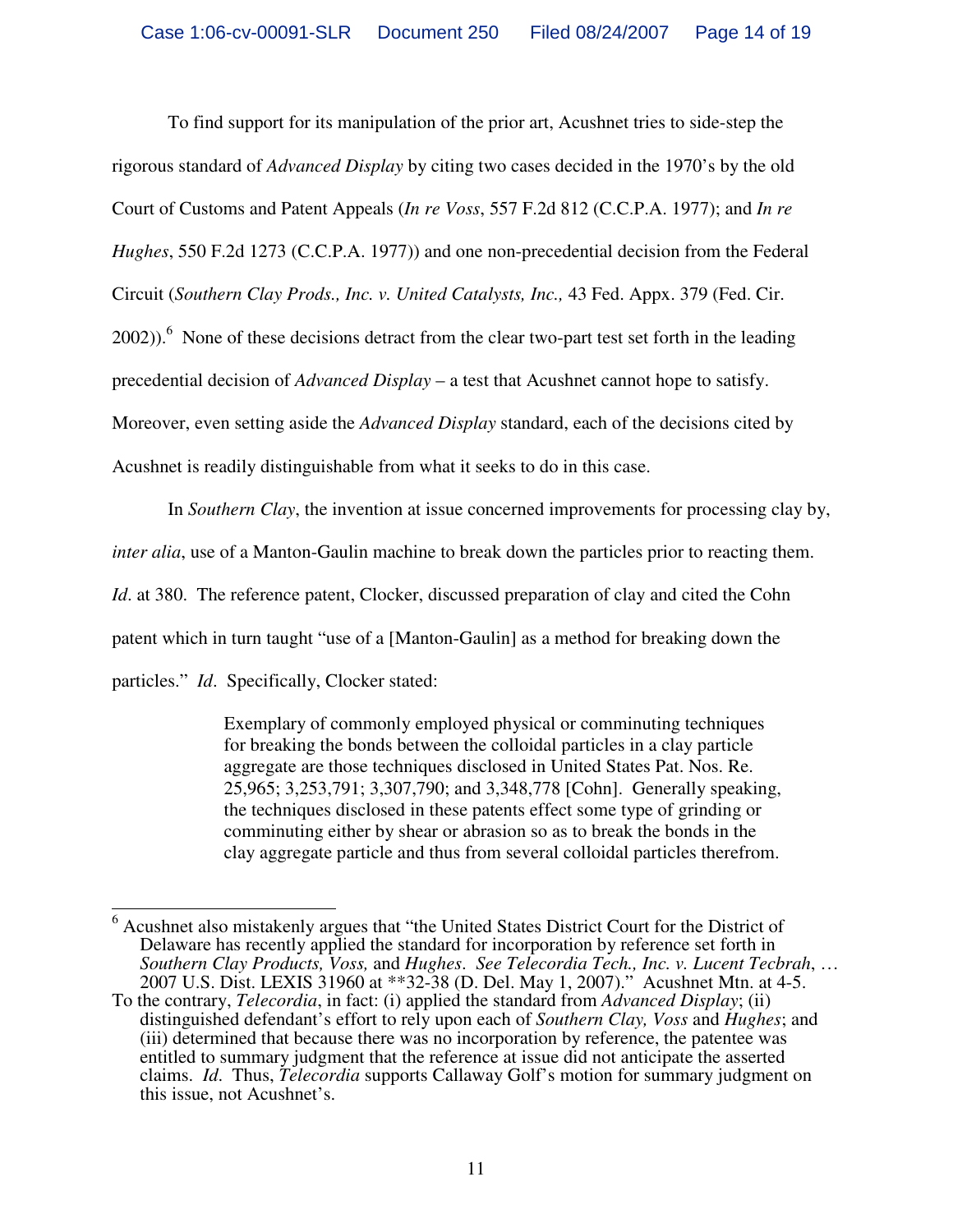*Id.* at 384. The Court determined that Clocker incorporated Cohn by reference, emphasizing that "Clocker specifically identifies that Cohn is relevant for its bond-breaking methods." *Id*. Because Cohn set forth described use of the Manton-Gaulin machine for breaking down clay particles, the patent-in-suit was anticipated by the prior art. But, here Acushnet is not simply importing from one document into another the details for teaching a known preparation method as was allowed by the Court in *Southern Clay*. Rather, Acushnet first seeks to incorporate a broad range of materials, select just two of them, and then manipulate those into the particular two-layered arrangement claimed in the asserted patents.

Similarly in *Voss* the Court merely allowed the direct incorporation of certain details from one patent into another. The prior art patent stated:

> A glass-ceramic material is originally formed as a glass which is then phase separated, by a controlled uniform devitrification throughout, to develop a fine crystalline structure within a glassy matrix, the material thus produced having physical properties materially different from the parent glass and more nearly characteristic of a conventional crystalline ceramic material. Reference is made to United States Patent No. 2,920,971, granted to S.D. Stookey, for a general discussion of glassceramic materials and their production.

557 F.2d at 815-16. Ruling that an incorporation by reference of particular information had

occurred, the Court explained:

Glass-ceramic materials are merely starting materials for appellant's strengthening process. Rather than include in his application a detailed discussion of how to prepare such known starting materials, appellant, for economy, referred the skilled artisan to Stookey '971.

*Id.* at 817. The court found, therefore, that there was no problem for the inventor to incorporate

by reference a background discussion of the starting materials, where the gist of the invention

itself was a new process for strengthening various materials after production. That differs

remarkably from the case at hand, where Acushnet attempts to use incorporation by reference to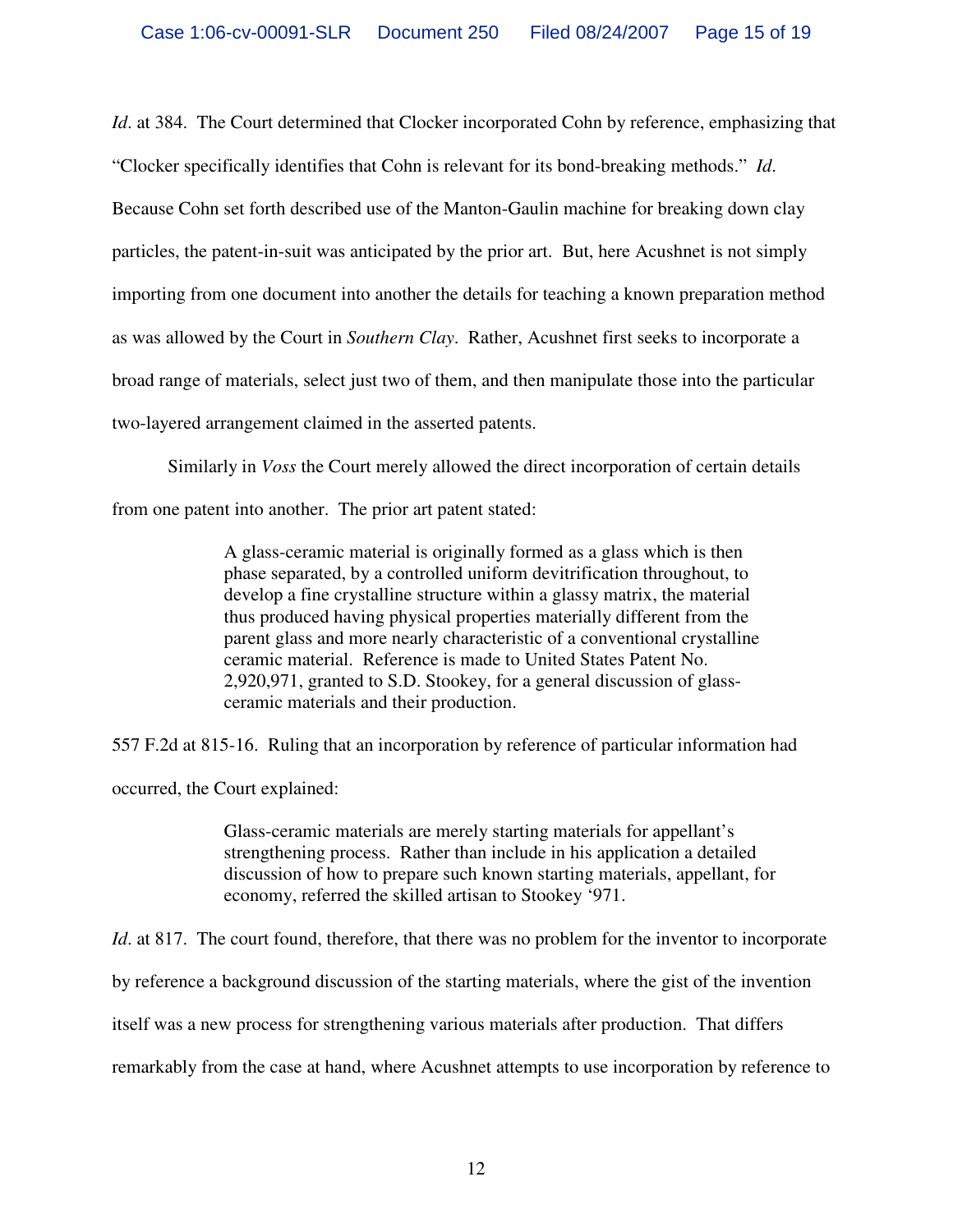stitch together the *critical* combination of materials set forth in the asserted claims of Callaway

Golf's patents – a specific combination that is no where even mentioned in either of the

references Acushnet is seeking to combine.

Lastly, the *Hughes* case provides no support for Acushnet's position. First, the

incorporation by reference in *Hughes* is also readily distinguishable from this case by the shear

length and detail of the description of what is being incorporated:

Copending application Ser. No. 131,108, filed Aug. 14, 1961 by Jack Hurst and Harry D. Anspon describes the preparation of aqueous dispersions of water-insoluable, self-emulsifiable ethylene polymers containing pendent carboxylate salt groups which can be suitably employed in the process of this invention. As described therein, waterinsoluable, but self-emulsifiable ethylene polymers containing pendent carboxylate salt groups are prepared by the hydrolysis in an aqueous medium of the acrylate groups of a thermoplastic ethylene-alkyl acrylate inter-polymer employing elevated temperatures, a metallic base, and optionally, a nitrogenous base to produce a stable aqueous dispersion of the ethylene polymer. Reference is made to application Ser. No. 131,108 for complete descriptions of methods of preparing aqueous polymeric dispersions applicable to the hereinafter described invention.

*Id.* at 1274-75. The Court ultimately allowed the incorporation by reference, noting that:

Clampitt does not purport to provide a complete description of the hydrolysis reaction. Rather, Clampitt incorporates by reference " application Ser. No. 131,108 for complete description of (these) methods …"

*Id.* at 1276. The discussion in the Clampitt patent in *Hughes* is quite distinct from Nesbitt's onesentence mention of the Molitor '637 patent here.

Moreover, unlike Nesbitt's mention of Molitor '637, the reference cited to in the *Hughes*

case did not contain hundreds of combinations of materials, from which the Clampitt patent

expected the reader to choose without any guidance at all. Instead, the Clampitt patent explains

in detail the aspects of the cited references to which it points the reader. That differs greatly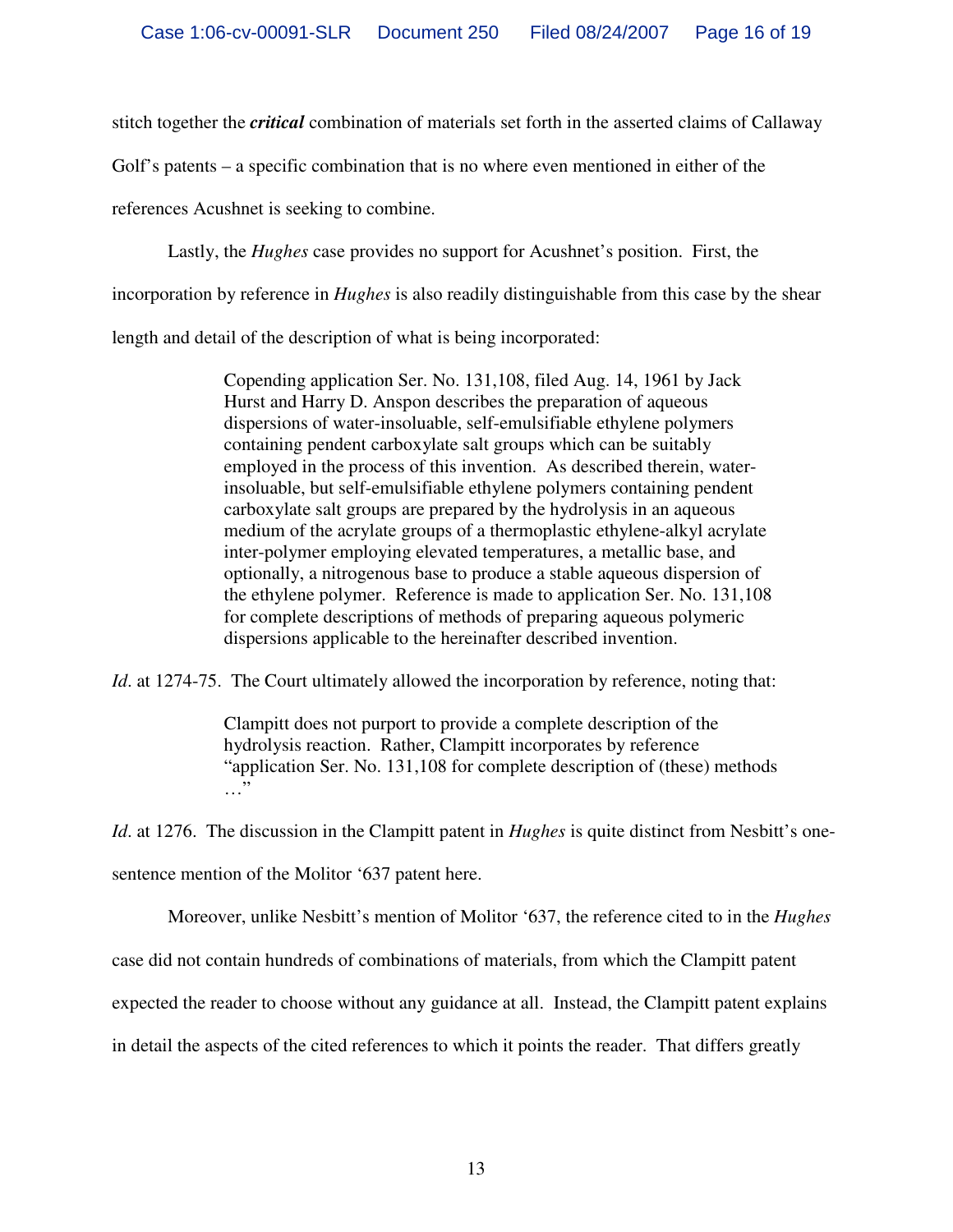from Acushnet's effort to use an incorporation by reference to pick and choose among two references in a way no reader could have predicted.

Acushnet's effort to avoid the exacting standard of *Advanced Display* by resorting to old case law and a non-precedential opinion is, therefore, unavailing. No support exists in any case law for allowing the incorporation by reference doctrine to be used for the extensive reconstruction of prior art that Acushnet seeks to undertake in this case. Indeed, the simple and direct importation of specific facts from one document into another that was allowed in *Southern Clay*, *Voss* and *Hughes*, stands in stark contrast to Acushnet's effort to use the incorporation by reference doctrine as an invitation to manipulate two pieces of prior art – with "perfect" hindsight" – into the specific arrangement of the two-layered golf ball of the asserted claims.

### **IV. CONCLUSION**

For the reasons set forth above, Callaway Golf respectfully requests denial of Acushnet's motion for summary judgment that Nesbitt incorporates Molitor by reference, and submits that the foregoing discussion provides further support for the grant of Callaway Golf's opposing motion for summary judgment of no anticipation by any of the references relied upon by Acushnet.

14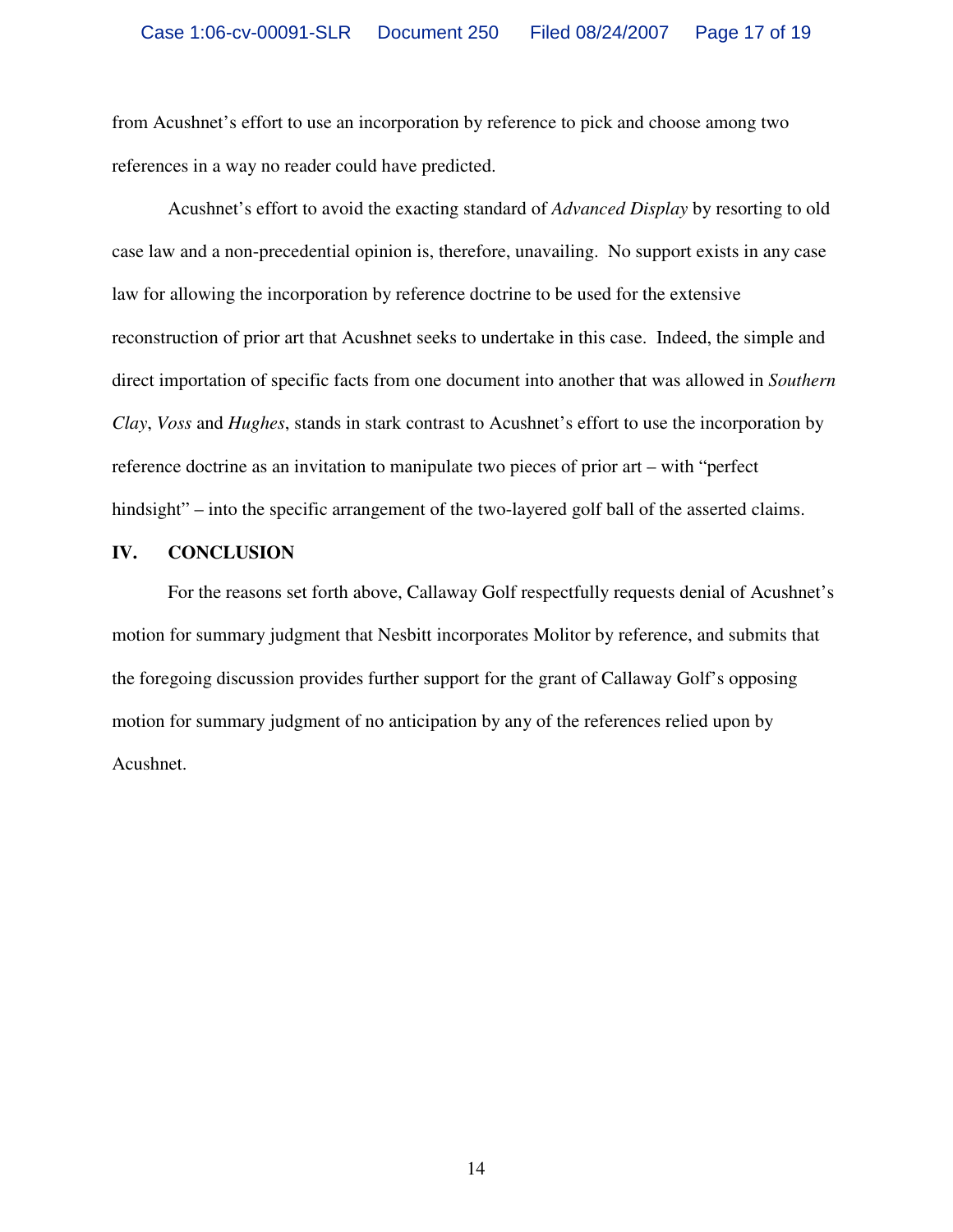## Dated: August 20, 2007 FISH & RICHARDSON P.C.

By: */s/ Thomas L. Halkowski* Thomas L. Halkowski (#4099) 919 N. Market Street, Suite 1100 P.O. Box 1114 Wilmington, DE 19899-1114 Tel: (302) 652-5070 Fax: (302) 652-0607

> Frank E. Scherkenbach 225 Franklin Street Boston, MA 02110-2804 Tel: (617) 542-5070 Fax: (617) 542-8906

David J. Miclean 500 Arguello Street, Suite 500 Redwood City, CA 94063 Tel: (650) 839-5070 Fax: (650) 839-5071

Roger A. Denning 12390 El Camino Real San Diego, CA 92130 Tel: (858) 678-5070 Fax: (858) 678-5099

## **ATTORNEYS FOR PLAINTIFF CALLAWAY GOLF COMPANY**